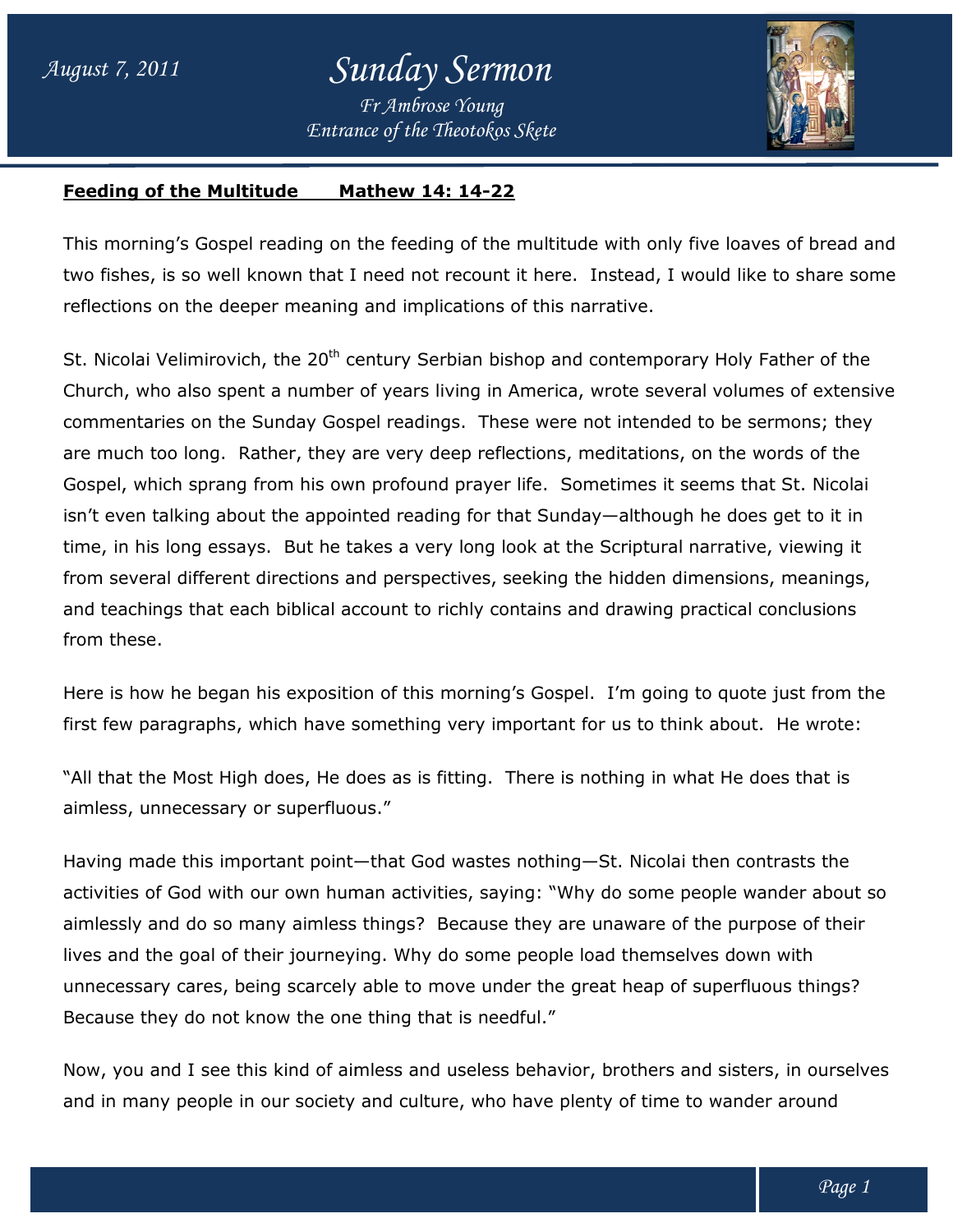## *August 7, 2011 Sunday Sermon*

*Entrance of the Theotokos Skete Fr Ambrose Young*



shopping malls, watch TV and DVDs, and read silly magazines and books that do not lift the shopping malls, watch TV and DVDs, and read silly magazines and books that do not lift the<br>spirit, the soul of man, which is so very much weighed down in our time. I see many articles on the net these days about people who are not only addicted to mindless television programs of all kinds, but addicted now also to the internet and to pods and mobile phones know the correct names for these gadgets but I see people of all ages walking around everywhere with them in their hands, as though they are physically attached! Especially it has become a plague with young people. I understand that texting has now become so mindless and foolish that people even text all of their friends that they have just now entered the drug store! I have heard that there is even something now called "sexting", which I don't really know anything about, but assume, from the name, that it cannot be good. ho are not only addicted to mindless television programs<br>the internet and to pods and mobile phones—I don't ever<br>gadgets but I see people of all ages walking around in their hands, as though they are physically attached! Especially it ha<br>vith young people. I understand that texting has now become so mindless<br>ople even text all of their friends that they have just now entered the drug<br> in our time. I see many articles<br>nindless television programs o<br>nd mobile phones—I don't even

And yet the sands of life are slipping quickly through the hour glass. With each day that passes we have less and less time to complete our journey to God, to repent and draw closer to Him.



## **St. Nicolai continues:**

"In order to bring together man's fragmented mind, to heal man's "In order to bring together man's fragmented mind, to heal man's<br>divided heart and to unite man's disordered strength—in order to do all this, the Lord Jesus, from first to last, revealed one goal, and one only: the Kingdom of God. A cross the A cross-eyed man," he continues, "looking two ways at once, sees neither way. Oh, how aimless is the life of a man striving after many ends! How insensitive is a divided heart! How weak is the will if its strength is frittered away!" s-eyed man," he continues, "looking two<br>ay. Oh, how aimless is the life of a man<br>ow insensitive is a divided heart! How weal<br>ttered away!"<br>must go out into the work force, have no<br>nt at least, divided and distracted—unless

Now, men and women today, especially those who must go out into the work force, have no choice but to live with a mind that is, to some extent at least, divided and distracted that is, they can acquire a firm habit of prayer that quietly accompanies them everywhere and helps to keep them balanced and whole. For everyone, however, when they return from work, the home should be a family church be family church—quiet, serene, peaceful, no loud noises or words, no stress, no anxiety or angry words. But what do many do instead? They plunge immediately stress, no anxiety or angry words. But what do many do instead? They plunge immediately<br>into more noise—the distraction of TV, radio, CD, and loud and often distressing conversations, etc. And in this way they keep their mind divided and distracted, just as it was at work. There is the will if its strength is frittered away!"<br>Now, men and women today, especially those who must go out into the work force, have no<br>choice but to live with a mind that is, to some extent at least, divided and distracte le. For everyone, however, when they<br>quiet, serene, peaceful, no loud noises<br>it what do many do instead? They plun<br>, radio, CD, and loud and often distress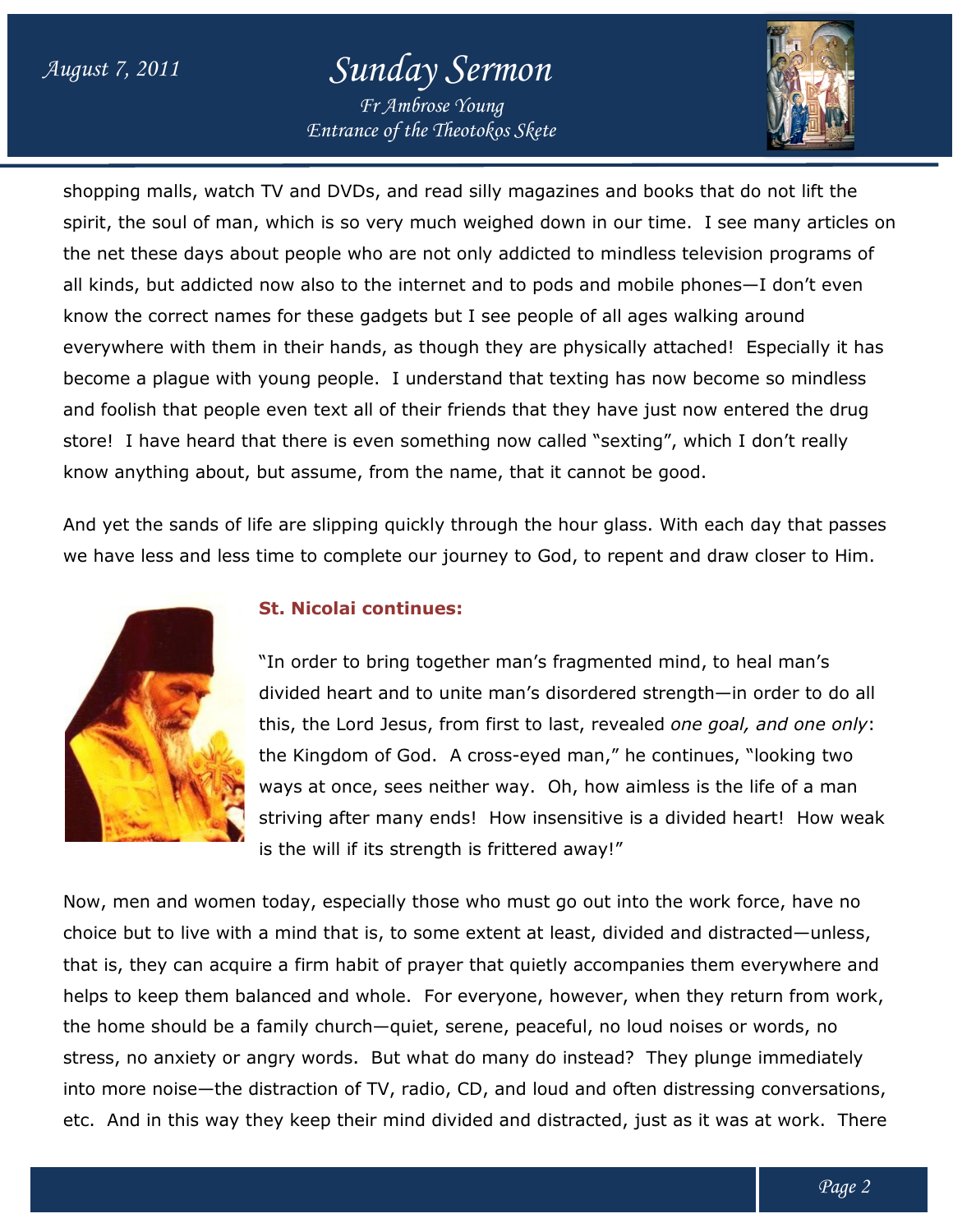

is no rest for either the mind or the soul. They maintain a worldly atmosphere even at home, and instead of the home being a peaceful refuge, it continues to bombard the mind, the heart, and the soul, stressing people out as much as when they were at work.

and the soul, stressing people out as much as when they were at work.<br>What did St. Nicolai say about this? Again, commenting on the larger context of this morning's Gospel, he wrote: "One thing only is needful: the Kingdom of God!" Brothers and sisters, do you hear? One thing only is needful! St. Nicolai continues: "Christ the Wonderworker strove to direct the eyes of all men to this one point. He who so looks, has one thought you hear? One thing only is needful! St. Nicolai continues: "Christ the Wonderworker strove to<br>direct the eyes of all men to this one point. He who so looks, has one thought—God; one<br>feeling—*love*; one yearning—to draw such a man has become like a glass lens that concentrates the sun's rays in order to produce *fire*"! rothers and sisters, do<br>! Wonderworker strove<br>thought—God; one

In all of the hustle and bustle of life—much of it quite unnecessary, you know—the worry and anxiety, fearfulness and busy work of each day, how quickly this simple message of Christ is forgotten! Yet we hear the message over and over in the Scriptures, in the lives of the saints, in our formal prayers. Why don't we listen? Why are we so spiritually deaf? So lazy? , fearfulness and busy work of each day, how quickly this simple message of C<br>en! Yet we hear the message over and over in the Scriptures, in the lives of th<br>iormal prayers. Why don't we listen? Why are we so spiritually d

Again, listen to St. Nicolai: "The words that the Lord said to Martha: 'Martha, Martha, thou art careful and troubled about many things, but *one thing* is needful' [Luke 10:41-2]—these words were, in fact, said as a reprimand and a warning to the whole of mankind. And this *one thing needful* is the Kingdom of God. All that the Lord said and did, was done with this aim in view. To this point was gathered all the flame that lights travelers as they wander around the chasms and whirlpools of this transitory life." e, in fact, said as a reprimand and a warning to the whole of mankind. And this *one thing<br>dful* is the Kingdom of God. All that the Lord said and did, was done with this aim in view.<br>:his point was gathered all the flame

This includes Christ's establishment of His Church, the sacraments, the moral and theological To this point was gathered all the flame that lights travelers as they wander around the chasm<br>and whirlpools of this transitory life."<br>This includes Christ's establishment of His Church, the sacraments, the moral and theo the flesh. irist's establishment of His Church, the sacraments, the moral and theological<br>trusted to the Church, and all of the miracles He worked while in this world in<br>nues: "All that the Lord does is fitting; all is done with this

St. Nicolai continues: "All that the Lord does is fitting; all is done with this highest, this sole and unique aim; all is fitting and absolutely necessary both in the words spoken and the deeds accomplished. Never a superfluous word; never an inappropriate deed. And how fruitful were